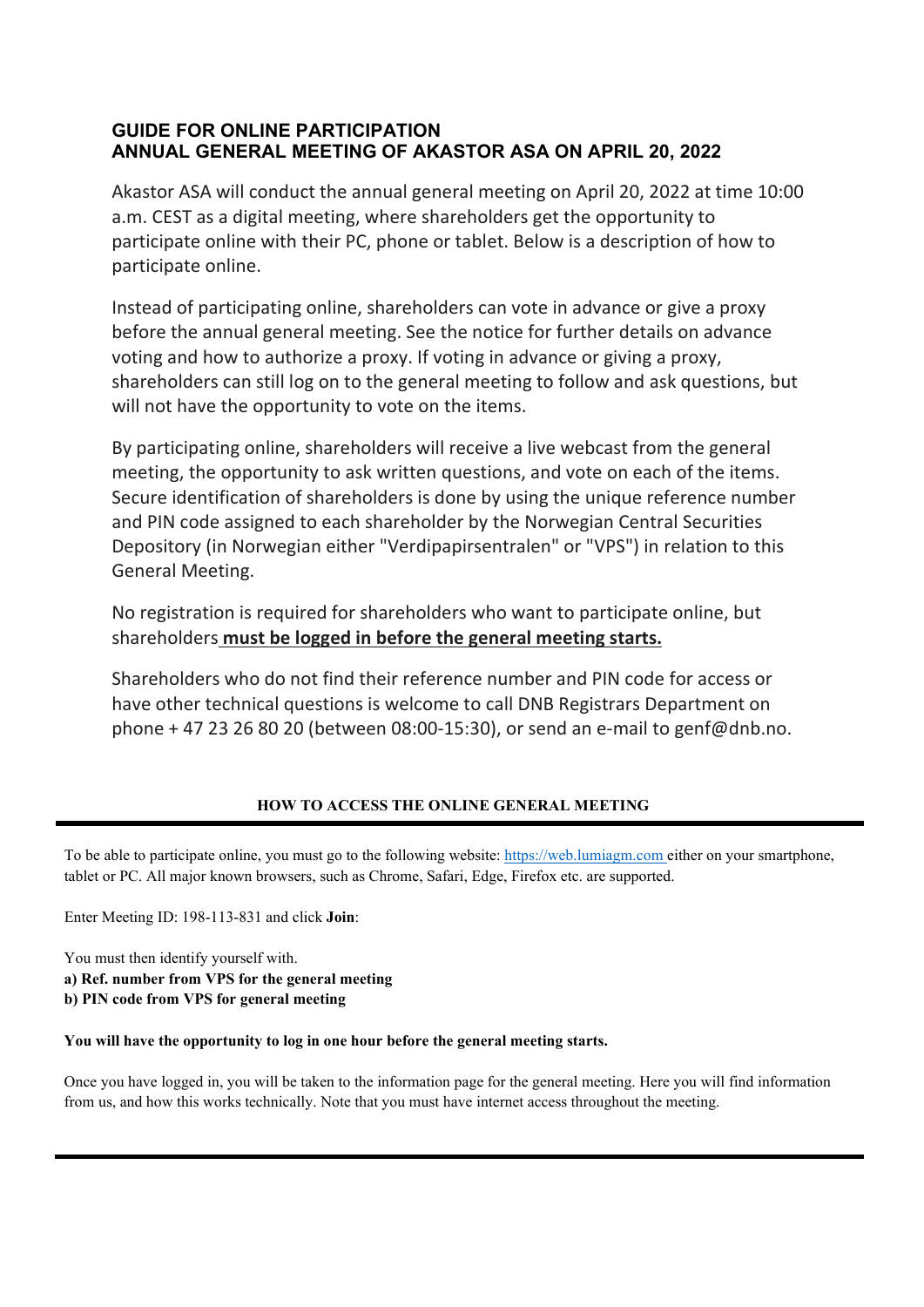

#### **HOW TO RECEIVE YOUR REFERENCE NUMBER AND PIN CODE**

All shareholders registered in the VPS are assigned their own unique reference and PIN code for use in the General Meeting, available to each shareholder through VPS Investor Services. Access VPS Investor Services, select Corporate Actions, General Meeting. Click on the ISIN and you can see your reference number (Ref.nr.) and PIN code.

All VPS directly registered shareholders have access to investor services either via [https://www.euronextvps.no](https://www.euronextvps.no/) or internet bank. Contact your VPS account operator if you do not have access.

Shareholders who have not selected electronic corporate messages in Investor Services will also receive their reference number and PIN code by post together with the summons from the company (on registration form).

**Custodian registered shareholders**: Shares held through Custodians (nominee) accounts must be transferred to a segregated VPS account registered in the name of the shareholder to have voting rights on the General Meeting. Once shares are transferred to the segregated VPS account, a reference number and PIN code are assigned to this account. Please contact your custodian for further information.

#### **HOW TO VOTE**

Once the represented shares have been counted, all items will be opened for voting. Items are closed as the general meeting considers them. Items will be pushed to your screen. Click on the vote icon that appears if you click away from the poll.  $\blacksquare$ 

To vote, simply select your voting direction from the options shown on screen. A confirmation message will appear to show your vote has been received. *For - Vote received*

To change your vote, simply select another voting direction. You can also choose to cancel. You can change or cancel your vote until the chair of the meeting concludes the vote on the individual items. Your last choice will be valid. You can choose to vote on all items as soon as this is available.

**NB: Logged in shareholders who have voted in advance, given a proxy, will not have the opportunity to vote.**

| ⊪I O2-UK କ               | 15:54<br>⊕ 33%<br>Poll Open                                                                                                                                                        |
|--------------------------|------------------------------------------------------------------------------------------------------------------------------------------------------------------------------------|
| Split Voting             |                                                                                                                                                                                    |
| the chair                | 2. Valg av møteleder og person til å<br>medundertegne protokollen /<br>Election of person to chair the<br>meeting and election of a person to<br>co-sign the minutes together with |
| Select a choice to send. |                                                                                                                                                                                    |
| For / For                |                                                                                                                                                                                    |
| Mot / Against            |                                                                                                                                                                                    |
| Avstår / Abstain         |                                                                                                                                                                                    |
|                          |                                                                                                                                                                                    |